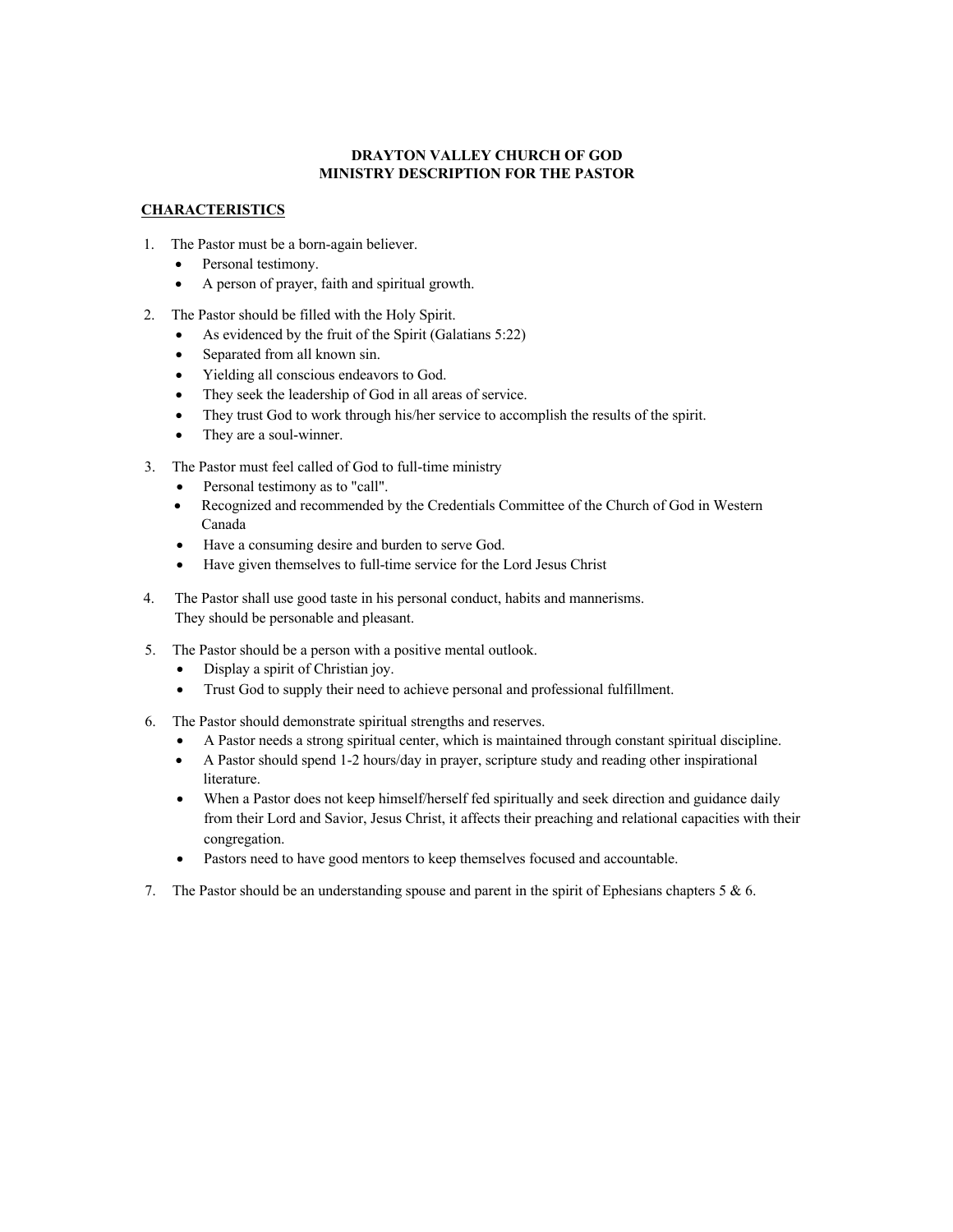#### **EDUCATION**

The Pastor should have a Bachelor of Theology degree or a ministerial certificate. We also realize that God calls the person and not the degree, therefore, we would be willing to evaluate a candidate for Pastor on the basis of a "calling from God", Biblical knowledge, all-around Christian Education, training, experience and past performance as a leader. They must also be recognized and recommended by the Credentials Committee of the Church of God in Western Canada.

# **RESPONSIBILITIES**

The Pastor is the head of the local church, as Christ's representative. The Pastor is the shepherd of the flock, he is to lead the church in its God-given assignment:

> "Love the Lord your God with all your heart and with all your soul and with all your mind. This is the first and greatest commandment. And the second is like it: Love your neighbor as yourself." Matthew 22: 37-39

> "Therefore go and make disciples of all nations, baptizing them in the name of the Father and of the Son and of the Holy Spirit, and teaching them to obey everything I have commanded you. And surely I am with you always, to the very end of the age." Matthew 28:19-20.

## **The Pastors duties and responsibilities are many and varied:**

- 1. The Pastor prepares sermons.
	- The Pastor is a preacher of the Gospel.
	- The Pastor teaches the doctrines of the church (the Holy Bible).
	- The Pastor teaches and observes the ordinances of the church.
- 2. The Pastor is a leader, organizer and administrator of the church.
	- The Pastor is an ex officio member of all boards and committees in the church.
	- The Pastor is interested in the entire program of the church and in the work being done by each committee and board.
	- The Pastor is not necessarily to be chairman of these committees, but is to serve as counselor and advisor.
	- The Pastor works with people, leading, and guiding them, inspiring and encouraging, helping and lifting.
	- The Pastor is the leader of the church program but works closely with his/her entire staff, realizing that the more they can work together as a "team" the more effective will be their work for Christ.
	- The Pastor sees Christian Education not only as an important part of the church's ministry but an agency to aid him/her in the fulfilling of the Great Commission ------- preaching, teaching and making disciples for Jesus Christ.
	- The Pastor has a responsibility for recruiting, training, motivating and supervising workers.